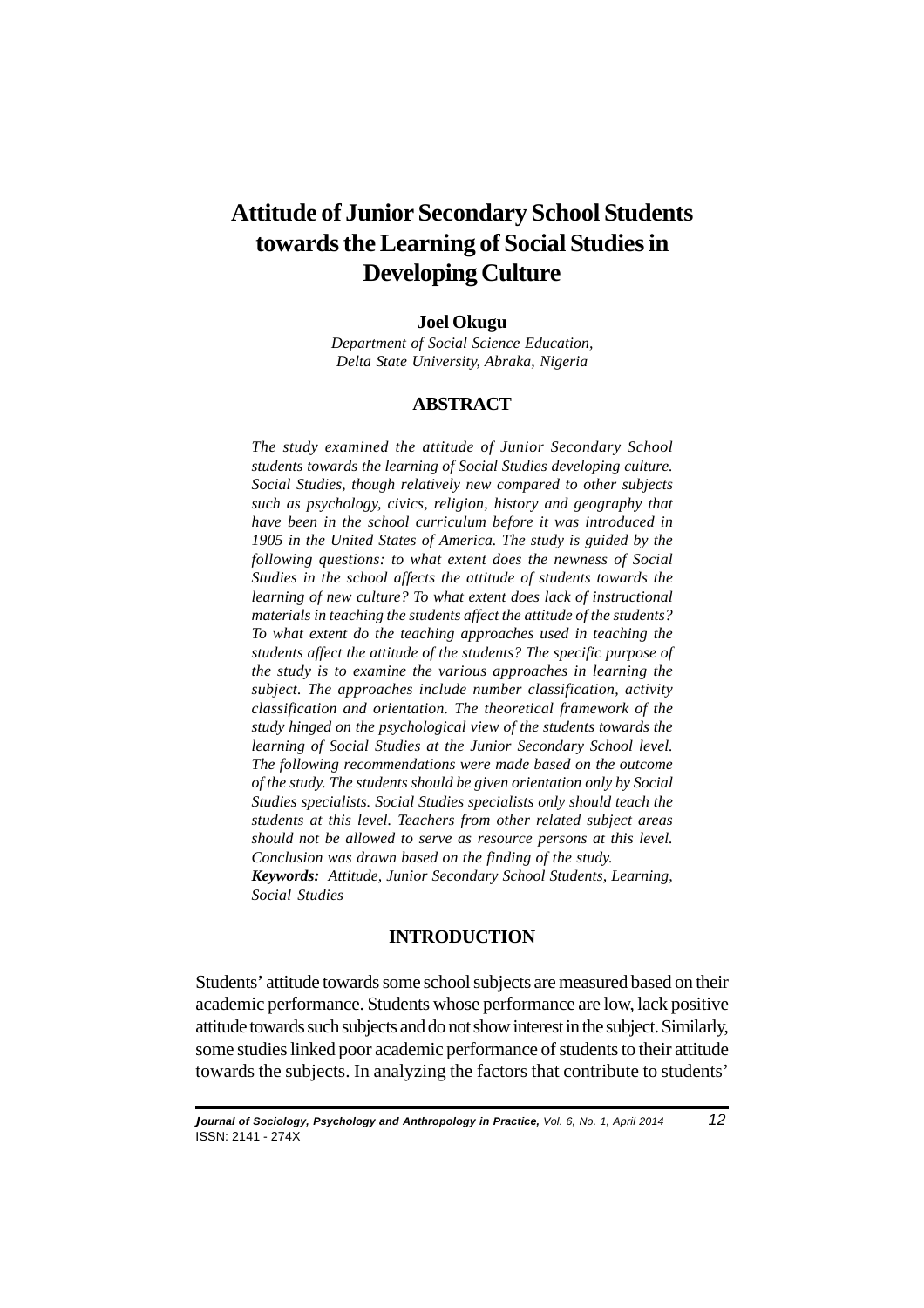indifferent attitude in Social Studies as a school subject, Makinde (2006) asserts that teachers' approaches of teaching Social Studies are complex whereby making the comprehension of the subject difficult. The unavailability of instructional materials in teaching the subject stands as barriers to the level of their attitude. Social Studies teachers should use the recommended teaching approach and styles in teaching the student Social Studies as a subject. Studies on students' attitude towards the teaching of Social Studies are non-availability of instructional materials. In schools where there are non-availability of instructional materials, students comprehension becomes a tedious task and this affect students attitude. Thus, students attitude tend to increase in subjects taught with instructional materials and therefore understanding the subject help the students to internalize knowledge.

Students' attitude towards a school subject according to Onyema (2008) tends to increase due to the approaches of teaching the subject; availability of instructional materials and clear definition of the subjects by the subject experts. Though, Social Studies a relatively new subject in the school curriculum of study, it was introduced in 1960 into Nigeria school system. Markinde (2006) opines that its concepts are of social relevance, secular in nature and integrated. However, there is the general awareness of the fact that knowledge is more meaningfully thought and comprehended when integrated. In other words, knowledge is understood and internalized when integrated but not compartmentalized (Okobiah, 2008).

There has been the need for urgent upsurge in the awareness level of Social Studies among the secondary school students. In order to achieve this goal, students should be made to appreciate the subject. This will enhance their attitude and interest towards the subject. Teachers of Social Studies should employ teaching methods that will make the subject gain more attention than ever before. One basic problem that would make students to probably have indifferent and lack of enthusiasms in Social Studies in the secondary school is the apathy of the individuals, lack of instructional materials and the integrated nature of the subject. These are some of the reasons why students have indifferent attitude towards Social Studies as a secondary subject in the school curriculum.

#### **The Concept of Attitude**

Psychologists have diverse views about the concept of attitude and this has led to the problem of lack of unanimity on the concept with different individuals defining the concept. According to Balogun (2005), attitude is a particular tendency that is expressed by evaluating a particular entity with some degree of favour or defavour. To him, attitude is a response to stimuli that is positive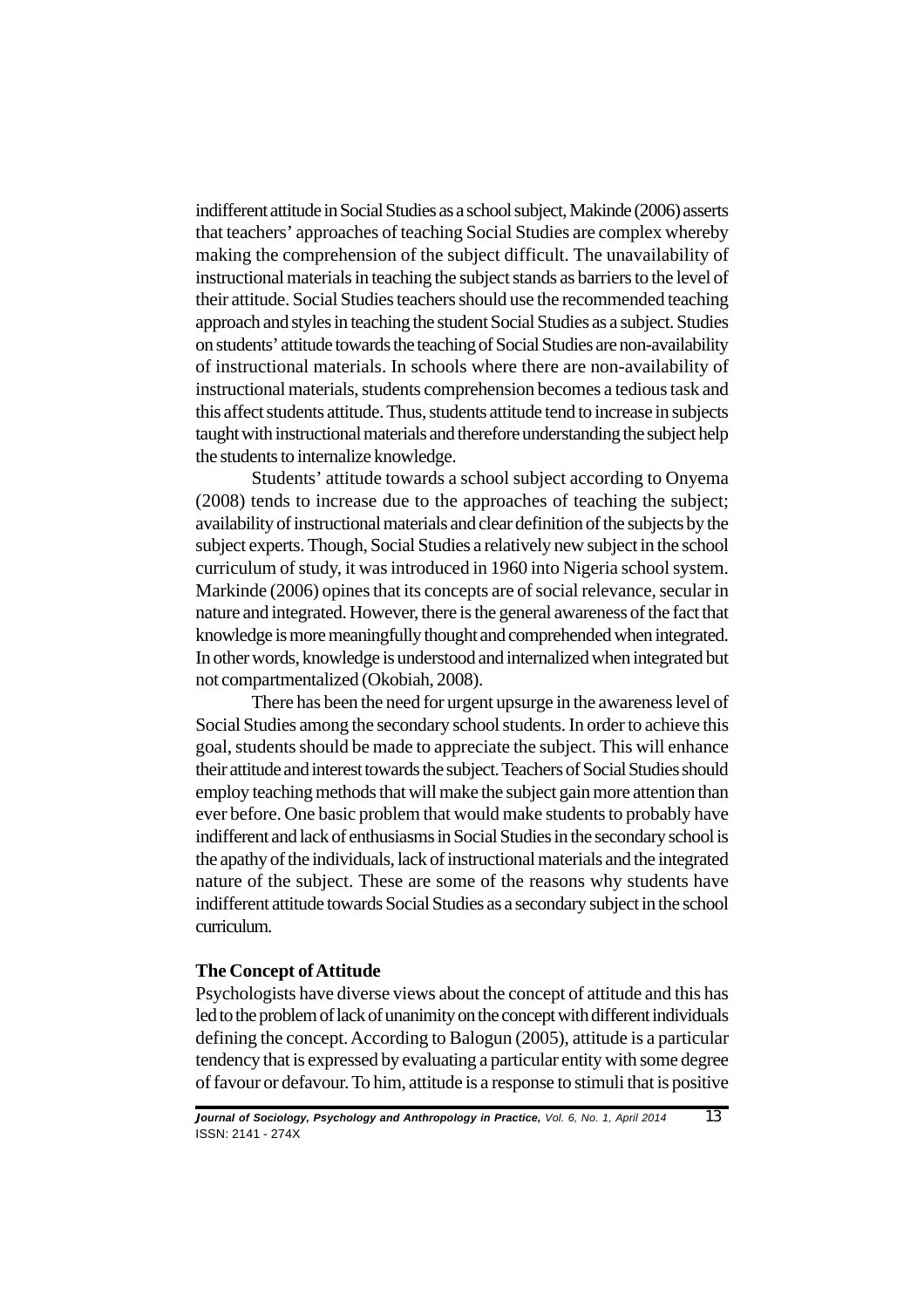or negative. He added further that attitude is a psychological tendency to act in a situation demanding for actions. Balogun (2005), posits that psychological tendency is a state that is internal of evaluative response, whether overt or covert; cognitive; affective and psychomotor behaviour. Psychological tendency are regarded as a type of bias that people put forward as responses which are positive or negative. He opined that attitude is biased because it is self-centred. This is because individual does not have attitude until he responds evaluative to entity on affective, cognitive and psychomotor basis. Attitude to him is similar to character.

Attitude is the way of individual acts or reacts to stimulus. It is a part of individual characteristics. Thus, attitude is a part of characters. Characters are long-lasting and develop over time, attitude occurs within a short time frame. Character cannot be identified within a short period of interaction but attitude can be ascertained shortly. Attitude is action towards event or reaction that is from the manner individual acts, reacts, speaks or behaves within the first contact; his attitude can be identified and evaluated to be acceptable or rejected. In addition, Bavis (2004) is of the opinion that evaluative responses whether overt or covert can have and produce psychological tendency to respond with a particular degree of evaluation with an attitude or object. If the tendency to respond is established, the person has formed positive attitude towards the object. Therefore, the concept of attitude is a conscious effort and behaviour towards an entity or object. In terms of definition, attitude is one of the basic constructs used by psychologists hypothetically. Attitudes like other hypothetical constructs are not directly observable responses. But attitude is one of the numerous implicit state of mind or disposition that psychologists have constructed to explain why people reaction in certain manner in presence of certain stimuli. Therefore refer to attitude as a tendency that last for a short period of time. To him, individual attitude towards an object overtime implies some level of interest that is been possess for the object.

#### **Social Studies**

The term Social Studies was used in 1905, when a committee of Thomas Jessa first used it to include economics, sociology, anthropology, political science and geography. In 1956, history was included. Igbogbor (2000), views Social Studies as an integrative subject that contained social sciences that are of societal based. He added that Social Studies is targeted at producing better individuals for better society. Social Studies is about man's overall aspects of life; that which include social, economic and political activities. Social Studies therefore address man holistically. It is concerned with making individual an integrative being in the society that man founds himself.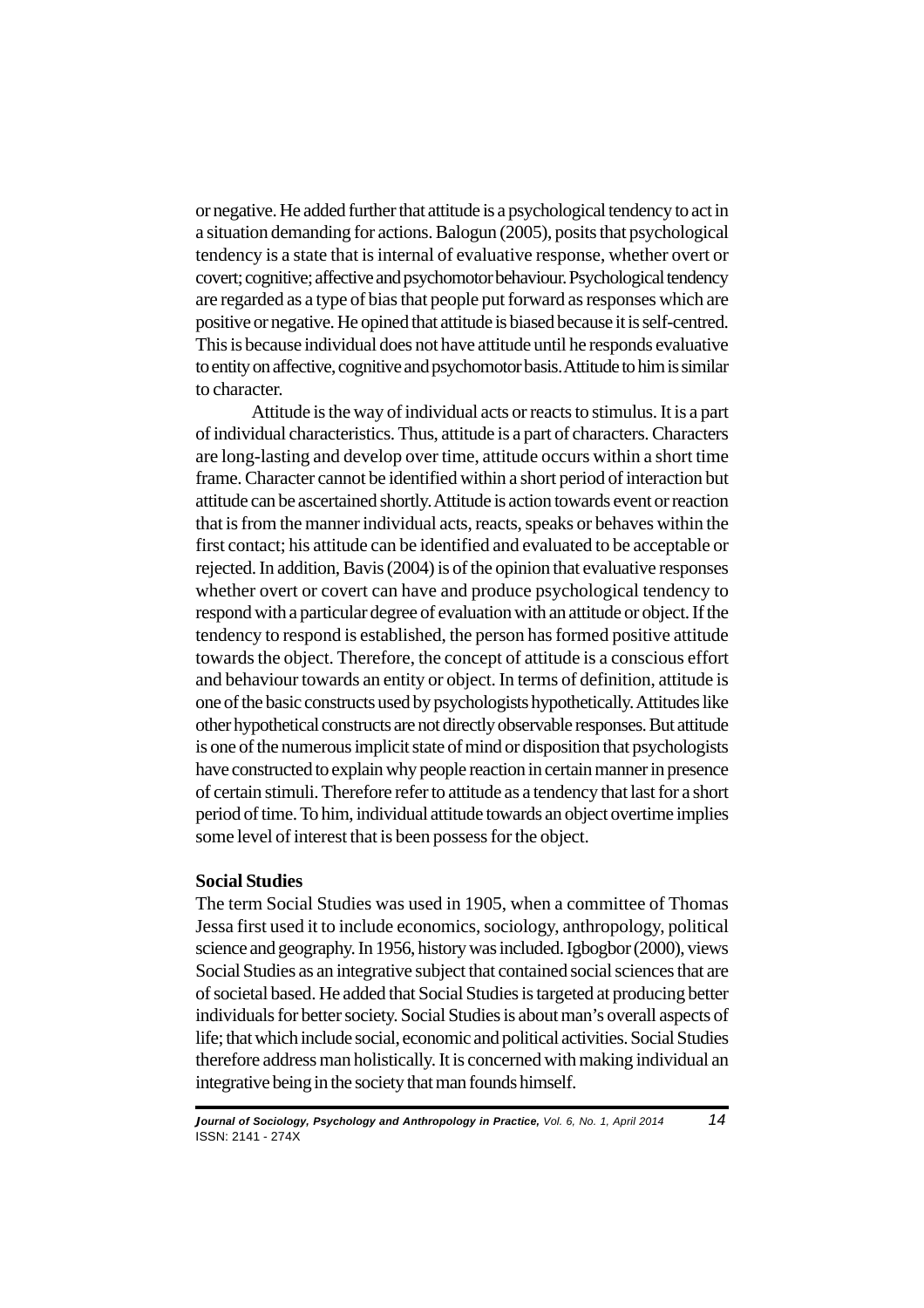Ijimi (2004) states that the purpose of Social Studies is double sided: that is making the society meaningful to man. Principally, the content of Social Studies is derived from subjects such as economics, geography, history, political science, sociology, anthropology and psychology. Osakwe and Itedjere (2005) are of the view that the main goal of Social Studies is the development of desirable socio-civic and personal behaviours that the society require to thrive. They added that people must behave in manner that is required to further development of the society. They are of the opinion that most peoples' behaviours tend to reflect the values, ideas, beliefs, custom, norms and attitude which they accept.

In addition, Social Studies simply put is concerned with the development of appropriate attitudes. A subject of this quality should be taught with all emphasis in our schools and even be made compulsory. Their studies showed that Social Studies are an inter-disciplinary subject in nature and content. Its focus is on man, their problems, survival, how they influence their environment and how environment in turn influence man. Social Studies examine human problems from holistic perspective. It combines the contributions of various subjects indicated above to solve human problems. As cited above, the contents of Social Studies are drawn from the social science subjects.

According to McCarthy (2001), the idea that Social Studies should not be seen as a mere amalgam of the Social Sciences as most of the content are from Social Sciences. It is the integration of the objective, purpose and aims of the various social science subjects. In short, Social Studies are in responses to goal oriented edification that is geared towards sensitizing young people to solving personal and community-related problems. The scope of Social Studies is not fixed but dynamic in nature. It is ever-changing to accommodate man's many problems of life.

#### **Approaches in Teaching Social Studies**

The subject matter of Social Studies is concentrated on societal improvement through the development of individual who are the composition of the society. Therefore, the concept of Social Studies should be taught systematically using the following four approaches at the secondary school level.

- i. Classification Approach,
- ii. Number classification Approach,
- iii. Activity classification Approach, and
- iv. Place classification Approach.

*Classification Approach:* Social Studies classification approach is based on the teachers communicating skills of passing ideas to the students. There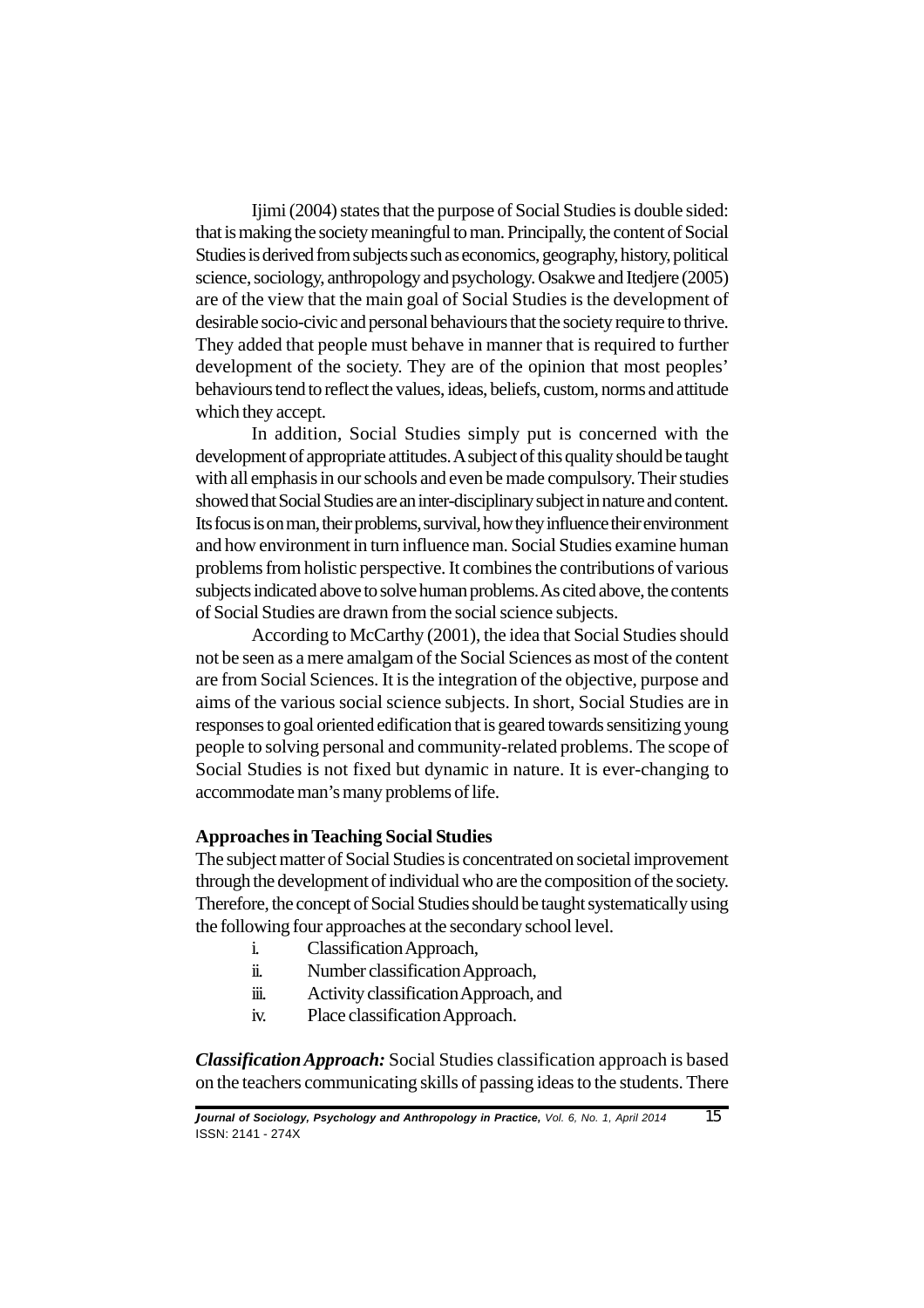are two basic approaches. These are inductive and deductive approaches. With these approaches, the teacher begins with what is known to the children from the environment to the distant, concrete to abstract, facts to ideas, simple to complex, easy to hard, real to imaginative, the examples as explained approaches to teaching Social Studies. While the deductive is the direct opposite of inductive, the inductive builds its foundations and encourages students to advance in critical thinking and discovery that is relevant to the learning of Social Studies.

*Number Classification Approach:* This is an approach of teaching Social Studies that considers the number of students being handled at a particular time by the teacher. The students can either be grouped or individualized. Osakwe and Itedjere (2005) see the grouping as when a number of students are grouped together for the purpose of instruction. This is useful in a formal system of learning. Students are placed in classes for the purpose of effective teaching and learning. The selection for the grouping is based on assumed learning ability of the students. Grouping entails classroom teaching such as lecture, project, seminar and tutorial. On the contrary, individualized approach contains the idea of instructing a student at a given time. This approach of teaching is found in informal training system. Though more effective but expensive in terms of time and finance.

*Activity Classification Approach:* Activity classification approach is carried out through the means of activity in teaching. Osakwe and Itedjere (2005) view activity as an approach of teaching during teaching and learning process in the normal classroom situation. The teacher who performs the activity influences the name of the approach. The activity approach comprises two means: student-centred and teacher-centred. The student-centred means encouraging students' independent learning, and therefore stimulates discovering while the teacher centered approach enables the teacher to direct teaching and learning process and therefore ensured that the objectives of teaching are fulfilled in the school situation.

*Place Classification Approach:* The Place classification approach of teaching Social Studies is based on the place of the teaching and learning process. Ijimi (2004) opines that placing students in appropriate learning environment will facilitate comprehension and ensure compatibility of study. Similarly, this is the classification of teaching based on where the learning holds. Two ways of classification are involved. They are classroom and out-of-classroom classification depending on the subject-matter and the teacher that is involved.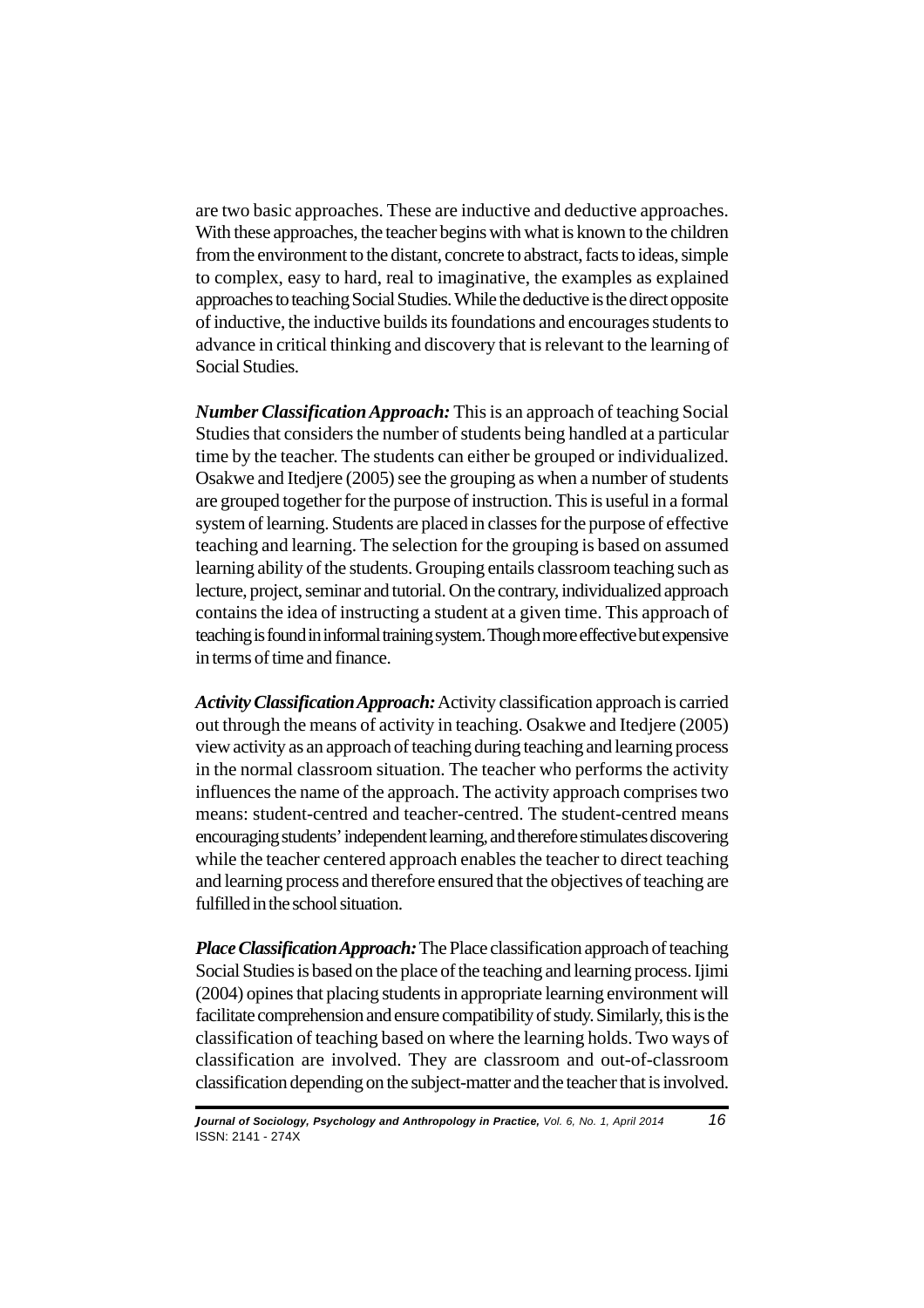### **Social Studies Instructional Materials**

Teaching Social Studies successfully in school depends on the use of instructional materials to ensure that students' behavioural changes are realized. Some of the instructional materials that are required include textual such as books, audiovisual and human resources that are used individually or collectively in any meaningful Social Studies teaching and learning situation. Instructional materials themselves are not self instructing. They are intended to be used to supplement normal teaching activities as directed by the teacher (Osakwe and Itedjere, 2005).

*Audio-Visual Aids as Social Studies Instructional Materials:* Audiovisual aids serve as catalyst to the teacher for teaching Social Studies in schools. They are sources of endless opportunities to enrich teaching-learning process especially when the aids can be used appropriately and economically by the teacher. They are actually aids to facilitate learning among students. Audiovisual aids according to Igbogbor (2000), are still-pictures, television, slides, film-strips, recordings, graphs, charts, motion pictures, maps, tables, cartoons, models and so on. Fabian and Kingston (2007) posit that teaching and learning activities become more meaningful and interesting for knowledge internalization when students learn with all sense organs simultaneously. While auditory materials are concentrated on the sense of hearing, motion pictures and slides are centred on the use of the sight organ.

#### **Resources Persons as Source of Teaching Social Studies in Schools**

Resource persons are the most valuable means of teaching; generally in educational arena. The view that students' interest can be stimulated through this avenue (Odita, 2007). Onyema (2008) opines that without human aspect of teaching in schools, other teaching resources are as good as nothing. Resource persons are human assets that are utilized in enhancing understanding in certain aspects of human field of learning. Resource persons are professionals in all areas of life. Since Social Studies is integrative in scope and nature, specialists in Social Studies alone are of better assistance in Social Studies concepts. The use of resource persons make Social Studies real as much as possible and enhance students' interest and motivation. Therefore, specialists in Social Studies are expected to be sound as much as possible in serving as resource persons to the junior secondary school students.

# **Some factors responsible for indifferent attitude to Social Studies by Junior Secondary School Students**

For the purpose of this study, the following are factors that result to students' indifferent attitude to Social Studies.

**<sup>J</sup>ournal of Sociology, Psychology and Anthropology in Practice,** Vol. 6, No. 1, April 2014 *17* ISSN: 2141 - 274X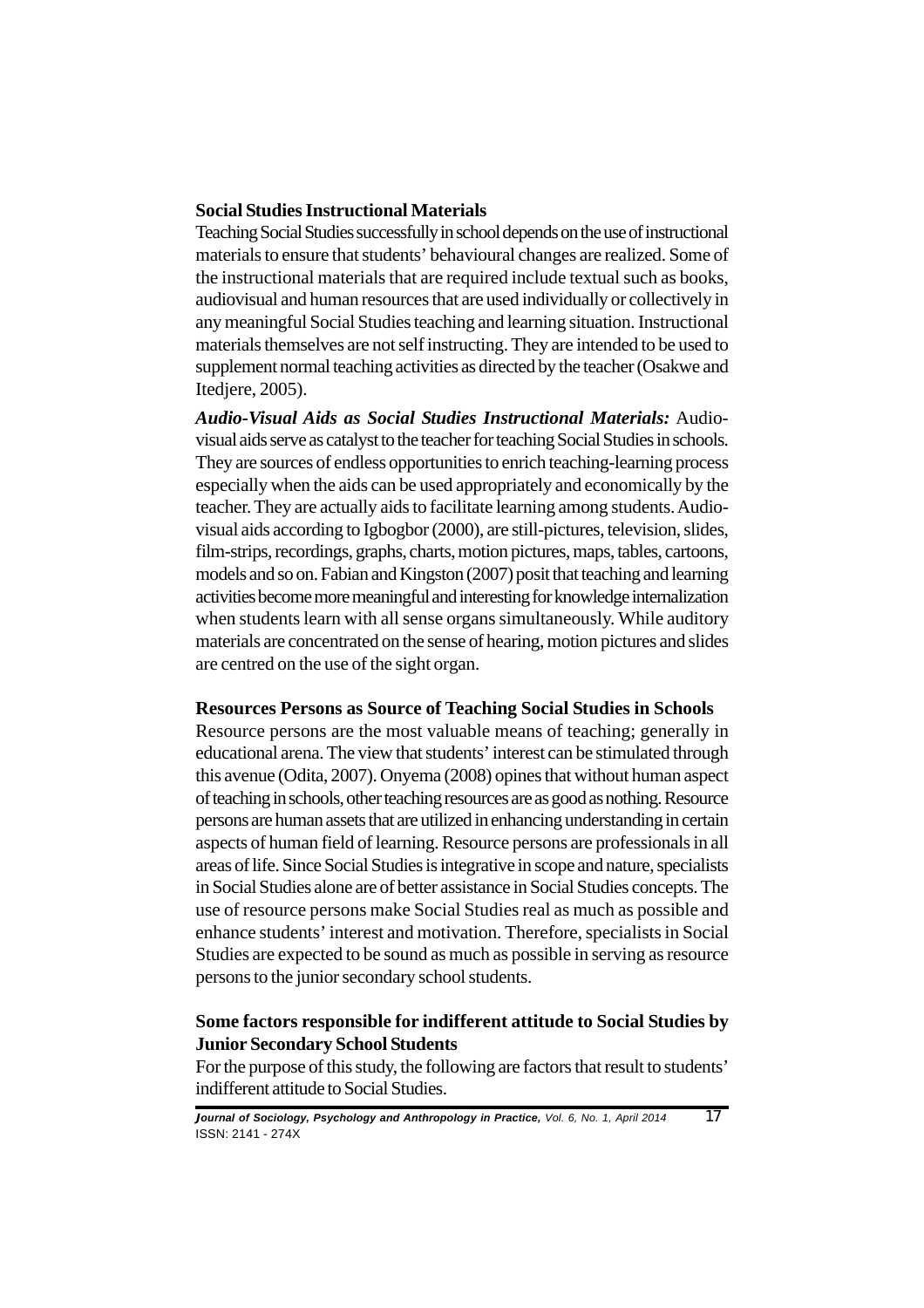- i. Teacher-related factors,
- ii. Subject-related factors,
- iii. School-related factors, and
- iv. Students-related factors.

*Teacher-Related Factor:*Teachers' personality and competence are regarded as some related factors in school environment. A teacher that is friendly with good social disposition encourages students to learn the subject. Also, qualified and competent teacher utilizes appropriate measures to arouse students' interest during teaching and learning. Similarly, Makinde (2006) is of the view that approaches to teaching by the teacher in the classroom situation can make or mar students' attitude in the subject. For instance, a Social Studies teacher who injects humour during interactive session in the classroom situation can make Social Studies class interesting. There should be no excessive abstract teaching and theorizing but the need for some real-life teaching occasionally to reduce students' boredom in the class.

*Subject-Related Factor:* In addition to teachers-related factors in the teaching of a subject, are subject-related factors such as personality and competence are regarded as subject related factors. This can reduce students' interest and therefore encourage indifferent attitude in Social Studies. Makinde (2006) is of the strong view that the nature and scope of Social Studies is broad therefore creating inadequacy in teaching the subject sufficiently. In the same vein, the various concepts in Social Studies are equally broad and numerous. Most concepts are too abstract to guide comprehension and understanding. This can discourage students from learning the subject in schools. Consequence upon this fact, Social Studies scheme of work for junior secondary school should be modern in order to remove students' negative attitude in the subject. Students prefer what they can cover-up at their own pace of learning within a short time period.

*School-Related Factor:* Consequent upon the school related factors stated above that facilitate, students' indifferent attitude towards Social Studies, school-related factors are inclusive. There are several ways school environment encourage or discourage learning of a subject. Dilapidated school buildings cannot make learning interesting among students. For instance, if students learn in shattered and leaked roofs, or in the scotch of the sun's heat, adequate participation in teaching and learning will be difficult especially in subject like Social Studies that has broad scope for study.

*Student-Related Factors:* There are numerous students' related factors that interfere with students' attitude towards Social Studies learning. Fabian and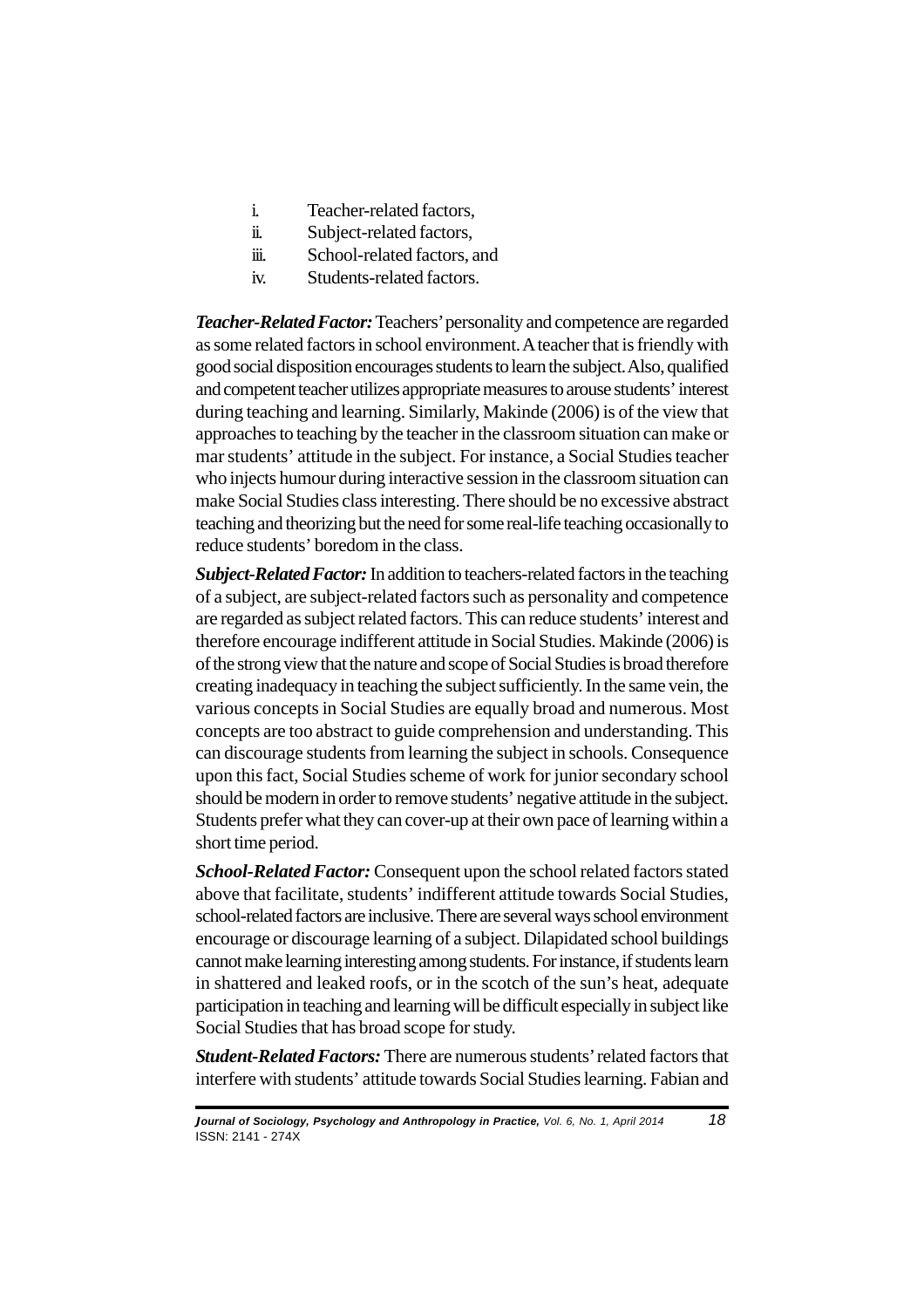Kingston (2007) identify the following that are responsible to students' aspirations; peer group, parents' level of income and educational background. A student who aspires to become a medical doctor may not have much attention to Social Studies. Also, a student whose peer groups do not have much regard for the subject may be influenced negatively towards the learning of Social Studies.

## **CONCLUSION AND RECOMMENDATIONS**

Social Studies are subjects that teach value, norms, right attitude and skills development. This needs to be emphasized at the junior secondary school. The value of Social Studies as a subject to the students requires better attention and enthusiasm. And to arouse students attention, value, attitude, only specialist teachers of Social Studies should teach the subject at all levels. The Social Studies teachers should employ the approaches enumerated above to enable students participate actively during teaching-learning process. The reason for this is that knowledge can only be internalized adequately when students are involved in learning process. Orientation should be given to students by Social Studies specialists to enlighten them that Social Studies is useful for the overall development of the nation; that no subject is superior to one another. The findings of the study have given rise to the following recommendation:

- i. Only Social Studies specialist teachers should teach the subject.
- ii. During teaching-learning process in the normal classroom situation the approaches as indicated in this study should be used by Social Studies teachers in teaching the students.
- iii. There is the need to overhaul Social Studies curriculum regularly due to societal dynamism.
- iv. Teachers from other subject areas should not be allowed to teach Social Studies at this because they approach the subject from the perception of their subject areas thereby causing boredom and unnecessary negative attitude by the students towards Social Culture.

### **REFERENCES**

**Balogun, A.** (2005). *Attitude adjustment in School*. Ibadan: Rex Publishers.

- **Bavis, S. P.** (2004). Educational and Environmental Compositions of Interacts: A Cross-Sectional Overview of Students. *National Educational Journal,* 10 (4), 16-19.
- **Fabian, O.** and **Kingston, O.** (2007). *Students' Participation in School Activities*. Enugu: Apex Printing House.